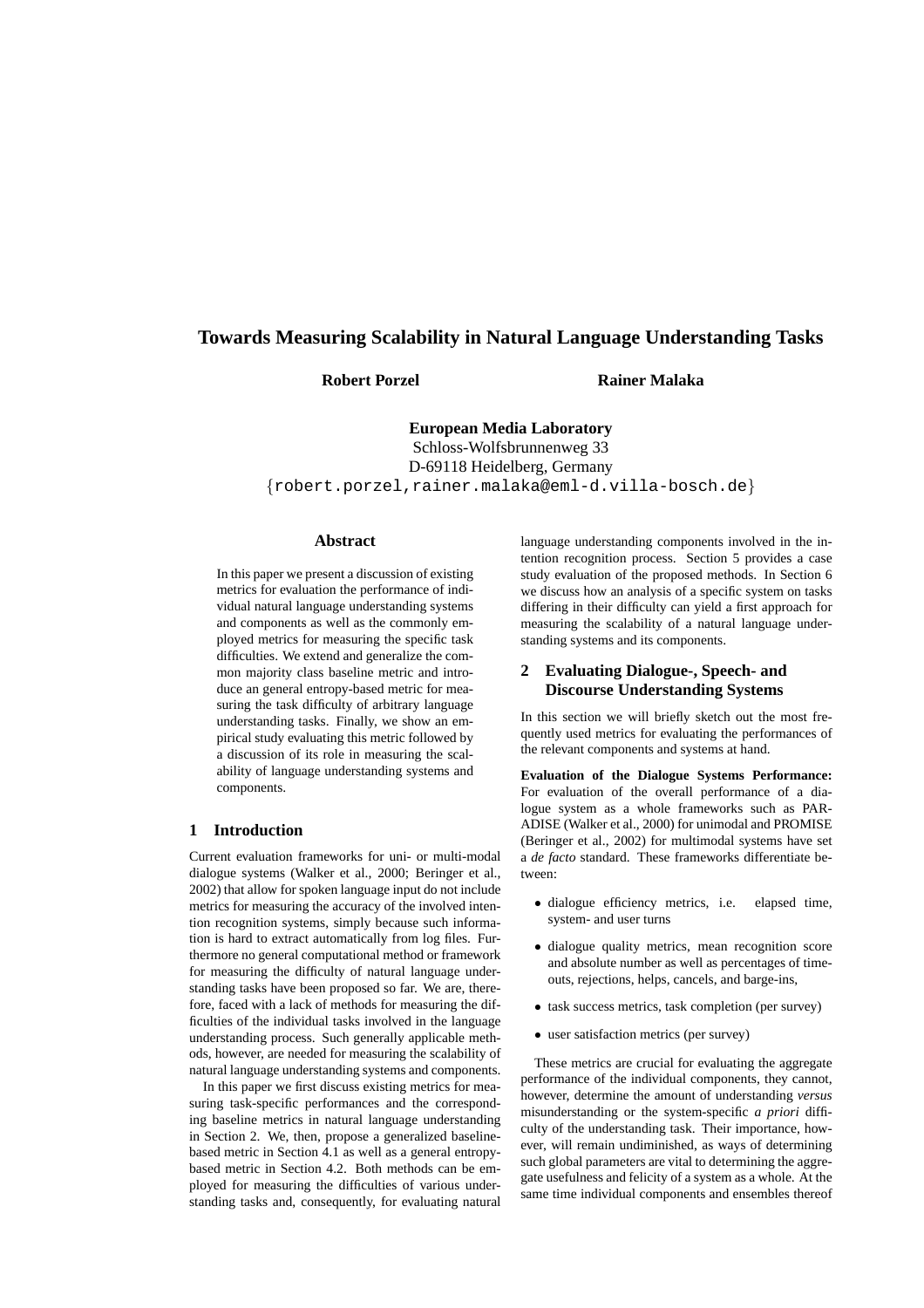- such as the performance of the uni- or multi-modal input understanding system - need to be evaluated as well to determine bottlenecks and weak links in the discourse understanding processing chain.

**Evaluation of the Automatic Speech Recognition Performance:** The commonly used word error rate (WER) can be calculated by aligning any two sets word sequences and adding the number of substitutions  $S$ , deletions  $D$  and insertions  $I$ . The WER is then given by the following formula where  $N$  is the total number of words in the test set.

$$
WER = \frac{S + D + I}{N} \times 100
$$

Another measure of accuracy that is frequently used is the so called *Out Of Vocabulary* (OOV) measure, which represents the percentage of words that was not recognized despite their lexical coverage. WER and OOV are commonly intertwined together with the combined acoustic- and language-model confidence scores, which are constituted by the posterior probabilities of the hidden Markov chains and n-gram frequencies. Together these scores enable evaluators to measure the absolute performance of a given speech recognition system. In order to arrive at a measure that is relative to the given taskdifficulty, this difficulty must also be calculated, which can be done by means of measuring the perplexity of the task (see Section 3).

# **Evaluation of the Natural Language Understanding**

**Performance:** A measure for understanding rates called *concept error rate* has been proposed for example by Chotimongcol and Rudnicky (2001) and is designed in analogy to word error rates employed in automatic speech recognition that are combined with keyword spotting systems. Chotimongcol and Rudnicky (2001) propose to differentiate whether the erroneous *concept* occurs in a *non-concept slot* that contains information that is captured in the grammar but not considered relevant for selecting a system action (e.g., politeness markers, such as *please*), in a *value-insensitive slot* whose identity, suffices to produce a system action (e.g., affirmatives such as *yes*), or in a *value-sensitive slot* for which both the occurrence and the value of the slot are important (e.g., a goal object, such as *Heidelberg*). An alternative proposal for concept error rates is embedded into the speech recognition and intention spotting system by Lumenvox<sup>1</sup>, wherein two types of errors and two types of non-errors for concept *transcriptions* are proposed:

• A *match* when the application returned the correct concept and an *out of grammar match* when the application returned no concepts, or discarded the returned concepts because the user failed to say any concept covered by the grammar.

• A *grammar mismatch* when the application returned the incorrect concept, but the user said a concept covered by the grammar and an *out of grammar mismatch* when the application returned a concept, and chose that concept as a correct interpretation, but the user did not say a concept covered by the grammar.

Neither of these measures are suitable for our purposes as they are known to be feasible only for contextinsensitive applications that do not include discourse models, implicit domain-specific information and other contextual knowledge as discussed in (Porzel et al., 2004). Therefore this measure has also been called *keyword recognition rate* for single utterance systems. In our minds another crucial shortcoming is the lack of comparability, as these measures do not take the general difficulty of the understanding tasks into account. Again, this has been realized in the automatic speech recognition community and led to the so called *perplexity* measurements for a given speech recognition task. We will, therefore, sketch out the commonly employed perplexity measurements in Section 3.

The most detailed evaluation scheme for discourse comprehension, introduced by Higashinaka et al. (2002) and also extended by Higashinaka et al. (2003), features the metrics given in Table 2.

- 1. slot accuracy
- 2. insertion error rate
- 3. deletion error rate
- 4. substitution error rate
- 5. slot error rate
- 6. update precision
- 7. update insertion error rate
- 8. update deletion error rate
- 9. update substitution error rate
- 10. speech understanding rate
- 11. slot accuracy for filled slots
- 12. deletion error rate for filled slots
- 13. substitution error rate for filled slots

Table 1: Discourse Comprehension Measurements

These metrics are combined by means of combining the results of an  $m<sup>5</sup>$  multiple linear regression algorithm and a support vector regression approach. The resulting weighted sum is compared to human intuitions and PARADISE-like metrics concerning task completion rates and -times. While this promising approach manages

<sup>1</sup>www.lomunevox.com/support/tunerhelp/Tuning/Concept Transcription.htm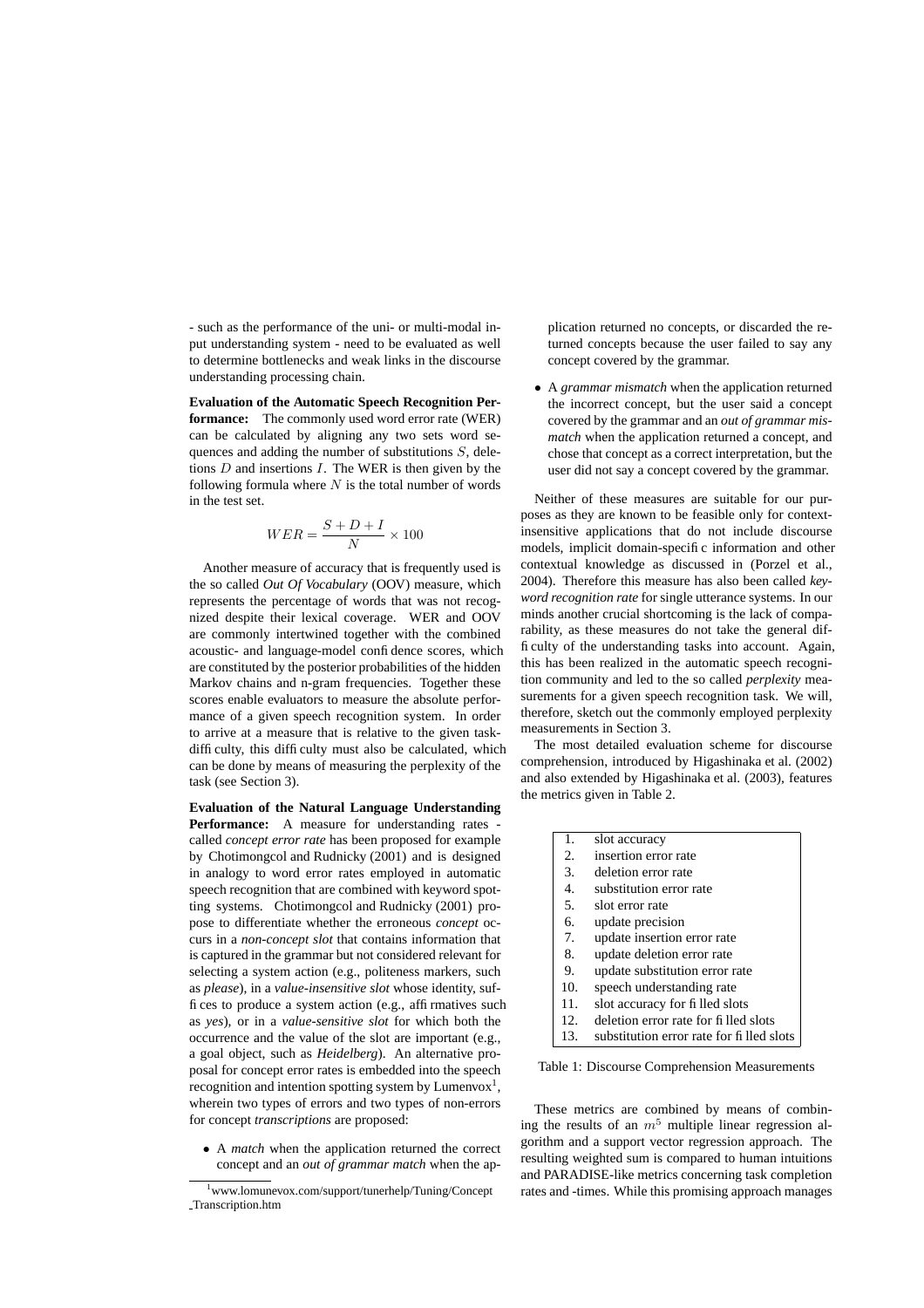to combine factors related to speech recognition, interpretation and discourse modeling, there are some shortcomings that stem from the fact that this schema was developed for single-domain systems that employ frame-based attribute value pairs for representing the user's intent.

Recent advances in dialogue management and multidomain systems enable approaches that are more flexible than slot-filling, e.g. using discourse pegs, dialogue games and overlay operations for handling multiple tasks and cross-modal references (LuperFoy, 1992; Löckelt et al., 2002; Pfleger et al., 2002; Alexandersson and Becker, 2003). More importantly - for the topic of this paper - no means of measuring the *a priori* discourse understanding difficulty is given.

**Measuring Precision, Recall and F-Measures:** In the realm of semantic analyses the task of word sense disambiguation is usually regarded to be among the difficult ones. This means it can only be solved after all other problems involved in language understanding have been resolved as well. The hierarchical nature and interdependencies of the various tasks are mirrored in the results of the corresponding competitive evaluation tracts - e.g. the message understanding conference (MUC) or SEN-SEVAL competition. It becomes obvious that the ungraceful degradation of f-measure scores (shown in Table 2 is due to the fact that each higher-level task inherits the imprecisions and omissions of the previous ones, e.g. errors in the named entity recognition (NE) task cause recall and precision declines in the template element task (TE), which, in turn, thwart successful template relation task performance (TR) as well as the most difficult scenario template (ST) and co-reference task (CO). This decline can be seen in Table 2 (Marsh and Perzanowski, 1999).

| L |      |         |  |
|---|------|---------|--|
|   | 62 L | $+< 87$ |  |

Table 2: F-measure-based ( $\alpha = 0.5$ ) evaluation results of the best performing systems of the 7th Message Understanding Conference

Despite several problems stemming from the prerequisite to craft costly gold standards, e.g. tree banks or annotated test corpora, precision and recall and their weighable combinations in the corresponding f-measures (such as given in Table 2), have become a *de facto* standard for measuring the performance of classification and retrieval tasks (Van Rijsbergen, 1979). Precision  $p$  states the percentage of correctly tagged (or classified) entities of all tagged/classified entities, whereas recall  $r$  states the positive percentage of entities tagged/classified as compared to the normative amount, i.e. those that ought to have

been tagged or classified. Together these are combinable to an overall f-measure score, defined as:

$$
F = \frac{1}{\alpha \frac{1}{p} + (1 - \alpha) \frac{1}{r}}
$$

Herein  $\alpha$  can be set to reflect the respective importance of *p versus* r, if  $\alpha = 0.5$  then both are weighted equally. These measures are commonly employed for evaluating part-of-speech tagging, shallow parsing, reference resolution tasks and information retrieval tasks and sub-tasks.

An additional problem with this method is that most natural language understanding systems that perform deeper semantic analyses produce representations often based on individual grammar formalisms and mark-up languages for which no gold standards exist. For evaluating discourse understanding systems, however, such gold standards and annotated training corpora will continue to be needed.

## **3 Measuring Perplexity and Baselines**

In this section we will describe the most frequently used metrics for estimating the complexity of the tasks performed by the relevant components and systems at hand.

**Measuring Perplexity in Automatic Speech Recognition:** Perplexity is a measure of the probability weighted average number of words that may follow after a given word (Hirschman and Thompson, 1997). In order to calculate the perplexity  $B$ , the entropy  $H$  needs to be given - i.e., the probability of the word sequences in the specific language of the system  $W$ . The perplexity is then defined as:

$$
H = -\sum_{\forall W} P(W) \log_2 P(W)
$$

$$
B = 2^H
$$

Improvements of specific ASR systems can then consequently be measured by keeping the perplexity constant and measuring WER and OOV performance for recognition quality and confidence scores for hypothesis verification and selection.

**Measuring Task-specific Baselines:** Baselines for classification or tagging tasks are commonly defined based on chance performance, on an *a posteriori* computed majority class performance or on the performance of an established baseline classification method such as naive bayes, tf\*idf or k-means . That means:

• what is the corresponding f-measure, if the evaluated component guesses randomly - for chance performance metrics,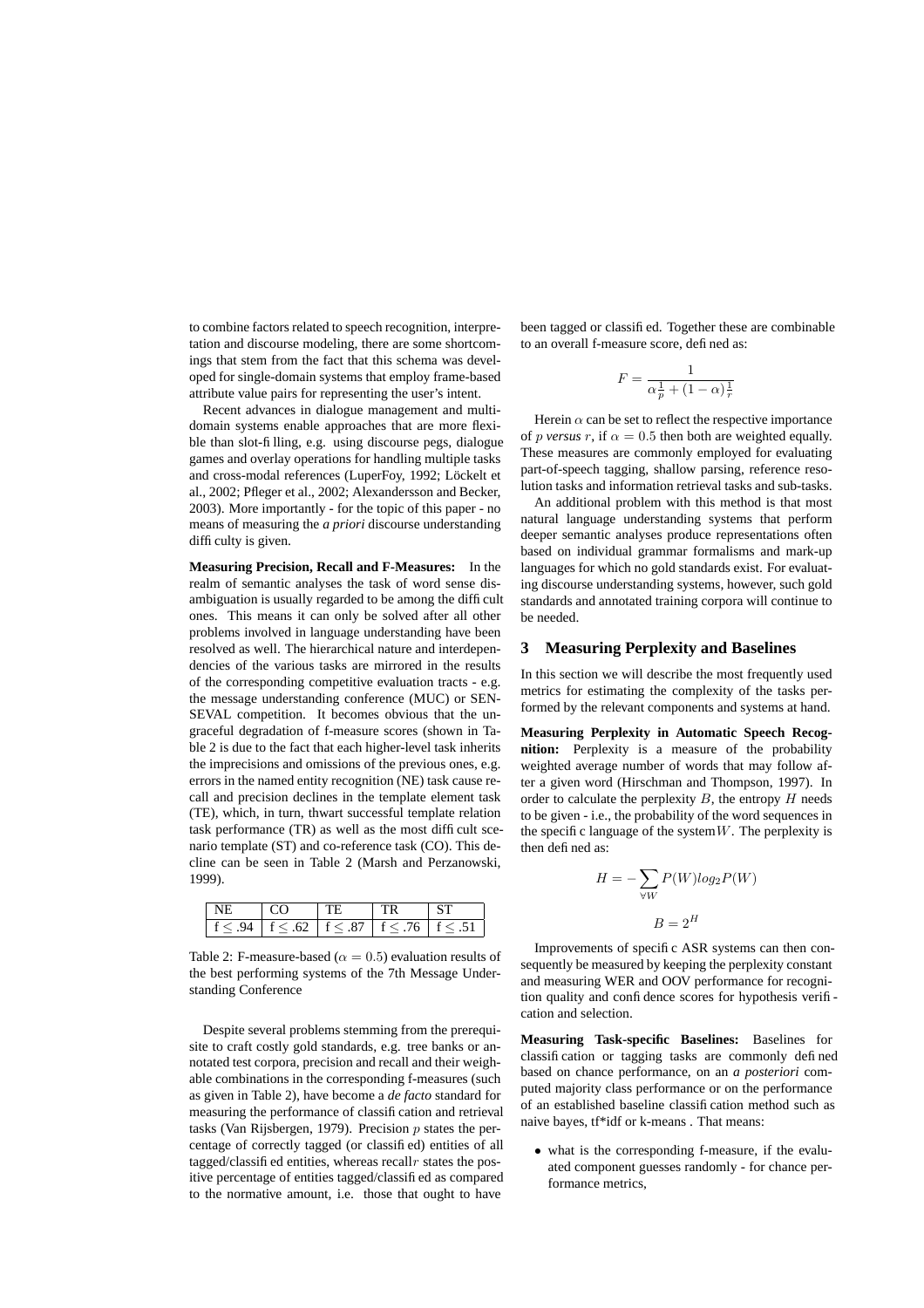- what is the corresponding f-measure if the evaluated component always chooses the most frequent solution - for majority class performance metrics,
- what is the corresponding f-measure of the establisched baseline classification method.

Much like kappa statistics proposed by Carletta (1996), existing employments of majority class baselines assume an equal set of identical potential mark-ups, i.e. attributes and their values, for all markables. Therefore, they cannot be used in a straight forward manner for many tasks that involve disjunct sets of attributes and values in terms of the type and number of attributes and their values involved in the classification task. This, however, is exactly what we find in natural language understanding tasks, such as semantic tagging or word sense disambiguation tasks (Stevenson, 2003). Additionally, baseline computed on other methods cannot serve as a means for measuring scalability, because of the circularity involved: as one would need a way of measuring the baseline method's scalability factor in the first place. Table 3 provides an overview of the existing ways of measuring performance and task difficulty in automatic speech recognition and understanding.

| Domain           | Performance     | Complexity |
|------------------|-----------------|------------|
| automatic        |                 |            |
| speech           | <b>WER/OVV</b>  | Perplexity |
| recognition      |                 |            |
| natural          |                 |            |
| language         | <b>CER</b>      | none       |
| understanding    |                 |            |
| <b>MUC</b> tasks |                 |            |
| (NE, TE, TR,     | f-measure       | baselines  |
| ST, CO)          |                 |            |
| unimodal         |                 |            |
| dialogue         | <b>PARADISE</b> | none       |
| system           |                 |            |
| mulitmodal       |                 |            |
| dialogue         | <b>PARADISE</b> | none       |
| system           |                 |            |

Table 3: Summary of Measurements

## **4 Measuring Task Difficulty**

#### **4.1 Proportional Baseline Rates**

As a precursor step before this we need a clear definition of a natural language understanding task. For this we propose to assume a MATE-like annotation point of view, which provides a set of disjunct levels of annotations for the individual discriminatory decisions that can

be performed on spoken dialogue data, ranging from annotating referring expressions, e.g. named entities and their relations, anaphora and their antecedents, to word senses and dialogue acts. Each task must, therefore, have a clearly defined set of markables, attributes and values for each corpus of spoken dialogue data.

As a first step we will propose a uniform and generic method for computing task-specific majority class baselines for a given task  $T_w$  from the entire set of task, i.e.  $T = \{T_1, \ldots, T_z\}$  and  $T_w \in T$ .

A gold standard annotation of a task features a finite set of markable tokens  $C = \{c_1, \ldots, c_n\}$  for task  $T_w$ , e.g. if  $n = 2$  in a corpus containing only the two ambiguous lexemes *bank* and *run* as markables, i.e.  $c_1$  and  $c_2$  respectively. For a member  $c_i$  of the set C we can now define the number of values for the tagging attribute of sense as:  $A_i = \{b_1^i, \dots, b_{n_i}^i\}$ . For example, for three senses of the markable  $bank$  as  $c_1$  we get the corresponding value set  $A_1 = \{$ building, institution, shore} and for *run* as  $c_2$  the value set  $A_2 = \{\text{motion}, \text{storm}\}.$ Note that the value sets have markable-dependent sizes. For our toy example containing the two markables  $c_1$  for *bank* and  $c_2$  for *run* they are:

| $A_1$ |                | building   institution   shore |  |
|-------|----------------|--------------------------------|--|
|       | $A_2$   motion | storm                          |  |

For computing the proportional majority classes we need to compute the occurrences of a value  $i$  for a markable  $i$  in a given gold standard test data set. We call this  $V_{ij}$ . Now we can determine the most frequently given value and its number for each markable  $c_i$  as:

$$
V_i^{max} = max_{ij \in \{1, \ldots, b_i\}} V_{ij}
$$

For example, given a marked-up toy corpus containing our ambiguous lexemes as shown below as task  $T_1$ :

The run $_{storm}$  on the bank $_{building}$  on Monday caused the bank<sub>institution</sub> to collapse early this week. It employees can therefore now enjoy a leisurely run $<sub>motion</sub>$  on the bank $<sub>shore</sub>$ </sub></sub> of the Hudson river. It is uncertain if the bankinstitution can be saved so that they can  $run_{motion}$  back to their desks and resume their work.

This results in the list of the value occurrences shown below with  $V_i^{max}$  set in bold face:

$$
\begin{array}{c|cc} V_{ij} & b_1^i & b_2^i & b_3^i \\ \hline c_1 & 1 & 2 & 1 \\ \hline c_2 & 2 & 1 & \end{array}
$$

We define the total number of values for a markable  $c_i$  as:

$$
V_i^S = \sum_{j=1}^{n_1} V_{ij}
$$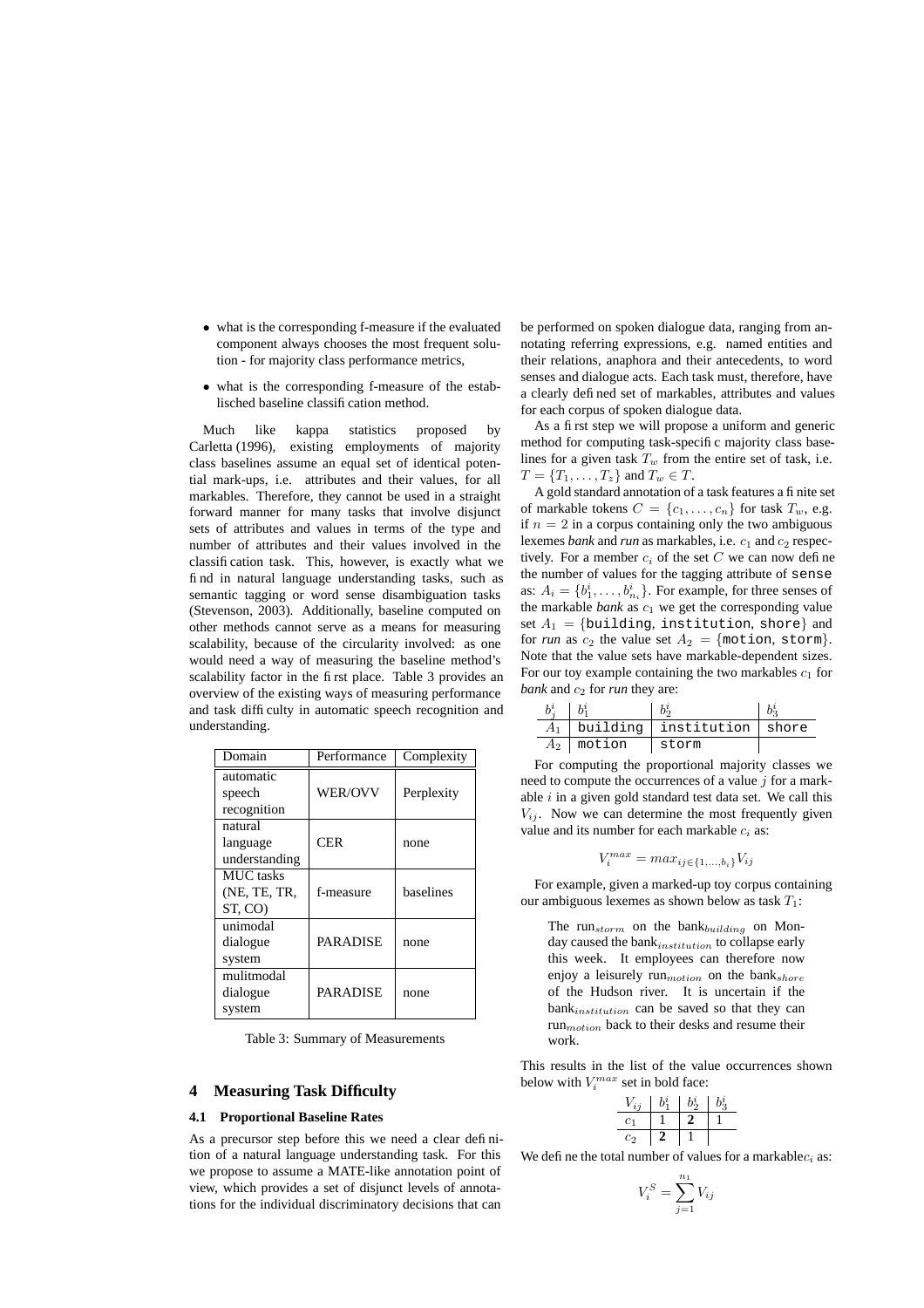With  $V_i^{max}$  we define the majority classe baseline as:

$$
B_i = \frac{V_i^{max}}{V_i^S}
$$

If we always choose the most frequent attribute for markable  $c_i$ , the percentage of correct guesses correspomds to  $B_i$ . We can now calculate the total number of values as:

$$
V^S = \sum_{i=1}^n V^S_i
$$

Based on this we can compute the task-specific proportional baseline for task  $T_w$ , i.e.,  $B_{T_w}$ , over the entire test set as:

$$
B_{T_w} = \frac{1}{V^S} \cdot \sum_{i=1}^n V_i^S B_i = \frac{1}{V^S} \cdot \sum_{i=1}^n V_i^{max}
$$

Thus,  $B_{T_w}$  calculates the average of correct guesses for the majority baseline. Returning to our toy example for  $c_1$  we get  $V_1^S = 4$  and for  $c_2$  we get  $V_2^S = 3$ . Additionally, we also get different individual majority class baselines for each markable, i.e., for  $c_1$  we get  $B_1 = \frac{1}{2}$ , and for  $c_2$  we get  $B_2 = \frac{2}{3}$ . We also get a total number of values given for  $C$  ( $c_1$  and  $c_2$ ), i.e.,  $V^S = 7$ . Now we can compute the overall baseline  $B_{T_1}$  as:

$$
\frac{1}{7} \cdot ((4 \cdot \frac{1}{2}) + (3 \cdot \frac{2}{3})) = \frac{4}{7} \approx 0.57
$$

If we extend the corpus by an additional ambiguity, i.e. that of the spatial and temporal readings of the lexeme *on*, to yield an annotated corpus such as given below as task  $T_2$ :

The run $_{storm}$  on the bank $_{building}$  on $_{temporal}$ Monday caused the bank<sub>institution</sub> to collapse early this week. It employees can therefore now enjoy a leisurely  $run_{motion}$  on $_{spatial}$  the  $bank_{shore}$  of the Hudson river. It is uncertain if the bank $_{institution}$  can be saved so that they can run $<sub>motion</sub>$  back to their desks and resume</sub> their work.

We get the list of the value occurrences shown below:

|                | h <sup>i</sup> | $b_2^i$ | $b^i$ |
|----------------|----------------|---------|-------|
| c <sub>1</sub> |                | 2       |       |
| c <sub>2</sub> | 2              |         |       |
| $c_3$          |                |         |       |

Now we can compute the overall baseline  $B_{T_2}$  again as:

$$
\frac{1}{9} \cdot ((4 \cdot \frac{1}{2}) + (3 \cdot \frac{2}{3}) + (2 \cdot \frac{1}{2})) = \frac{5}{9} \approx 0.55
$$

The reduction by .02 points, in this case, indicates that a method that for each markable always chooses the most frequently occurring one would perform slightly worse on the second corpus as compared to the first. Note that this proportional baseline measure is able to compute the performance of such a majority class-based method on any data set for any task. It does as such provide a picture depicting a problem's or task's inherent difficulty, but only if the distribution of values for the markables at hand is fairly homogeneous. However, if we assume distributions of markable values such as shown below, we get identical values for  $B_{T_3}$  and  $B_{T_4}$ .

|  | $T_3 \ \left  \ b_1^i \ \right  \ b_2^i \ \left  \ b_3^i \ \right  \ b_4^i \ \left  \ b_5^i \right $                                                                                                                                                                                                                                      |  |             |
|--|-------------------------------------------------------------------------------------------------------------------------------------------------------------------------------------------------------------------------------------------------------------------------------------------------------------------------------------------|--|-------------|
|  | $c_3$ 16 16 0 0                                                                                                                                                                                                                                                                                                                           |  | $\boxed{0}$ |
|  | $\begin{array}{ c c c c c c } \hline \begin{array}{ c c c c c } \hline I_4 & \begin{array}{ c c c } \hline b_1^i & b_3^i & \end{array} & \begin{array}{ c c c } \hline b_2^i & b_3^i & \end{array} & \begin{array}{ c c c c } \hline b_2^i & b_4^i & \end{array} & \begin{array}{ c c c c } \hline \end{array} & \end{array} \end{array}$ |  |             |
|  |                                                                                                                                                                                                                                                                                                                                           |  |             |

That is, we get:

$$
\frac{1}{32} \cdot (32 \cdot \frac{1}{2}) = \frac{1}{2} = 0.5
$$

for both task baselines  $B_{T_3}$  and  $B_{T_4}$  with  $T_3$  featuring the task distribution depicted as  $c_3$  and  $T_4$  that of  $c_4$ , despite the fact task  $T_2$  was undoubtedly the more difficult one. To create a more applicable measure for task difficulty i.e. one that also applies for cases of heterogeneous value distributions - we need do need to calculate an entropy metric that takes the individual value distributions into account.

#### **4.2 Measuring Markable-specific Entropy**

As a means of illustrating such a markable-specific entropy metric we can look at the *value space* for each markable and define a minimal amount of binary decisions that are on average necessary for solving the problem and compute what part of the problem is solved by them. For example, looking at the markable  $c_4$  from above we find that the problem can be solved by means of the following decisions: With one decision we can partition the space between  $b_1^4$  and the rest  $(b_2^4$  through  $b_5^4$ ) thereby assigning 16 times the value  $b_1^4$  to  $c_4$ . This decision already solves 50% of the problem. Next we need a second decision for partitioning the value space between  $b_2^4 \wedge b_3^4$  and  $b_4^4 \wedge b_5^4$  and a third for cutting between  $b_2^4$ and  $b_3^4$  as well as  $b_4^4$  and  $b_5^4$  respectively. Therefore, three decisions are needed for assigning the value 4 to  $b_2^4$  and solving 12.5% of the problem. In the case of  $c_4$  the same holds for  $b_3^4$ ,  $b_4^4$  and  $b_5^4$ , giving us the following decision and solution table with  $d(b_i^j)$  standing for the average amount of binary decisions necessary for solving  $b_i^j$ :

| $c_4$  |     |       |          |       |       |
|--------|-----|-------|----------|-------|-------|
|        |     |       |          |       |       |
| solved | 50% | 12.5% | $12.5\%$ | 12.5% | 12.5% |

Looking at the markable  $c_3$  we find that the problem can be solved as shown below: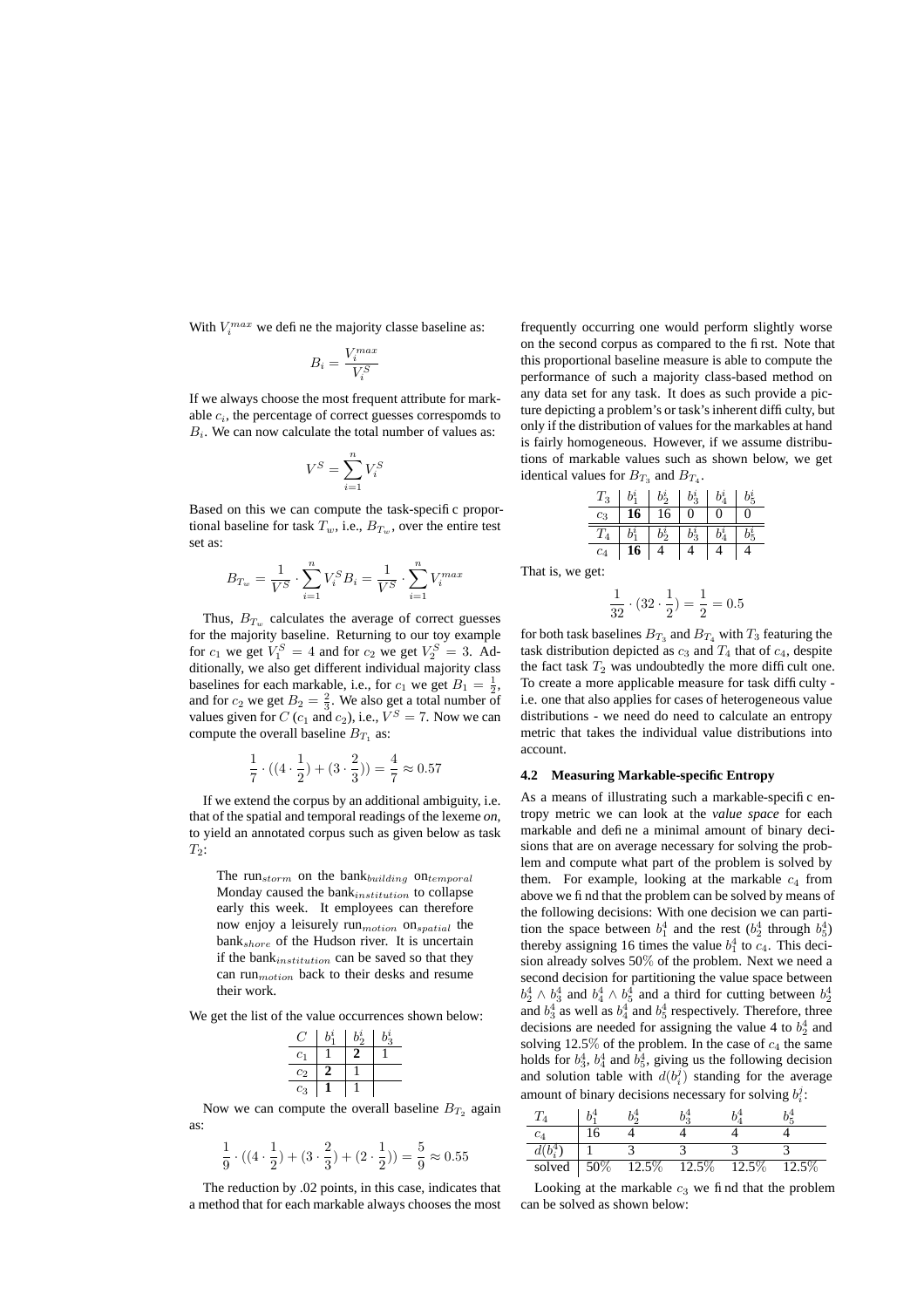| $1_3$  |     | )3<br>)3 |       | LЗ |  |
|--------|-----|----------|-------|----|--|
| $c_4$  | 6   | 6        |       |    |  |
|        |     |          |       |    |  |
| solved | 50% | 50%      | $0\%$ | 0% |  |

As an illustrative approximation of a task's entropy we can now compute the aggregate amount of decisions weighted by their contribution to the overall solution (given as its probability - i.e.  $50\% = .5$ ). For  $c_4$  this yields:

 $2 = (1 \cdot .5) + (3 \cdot .125) + (3 \cdot .125) + (3 \cdot .125) + (3 \cdot .125)$ 

And for  $T_3$  we get:

$$
1 = (1 \cdot .5) + (1 \cdot .5)
$$

In these cases we can now say that solving the markablespecific value distribution of  $c_4$  is more difficult than solving that of  $c_3$ , indicated by the increase of 1 point in this quasi-entropy measure. Note that if we had a binary decision procedure that solves  $f\%$  of the cases correctly than we get an average error rate for  $T_4 f^2$  of  $0.9 \cdot 0.9 = 0, 81$  whereas for  $T_3$  only 0.9.

After this approximate illustration of measuring task difficulty via the notion of its entropy, we can now compute a corresponding markable-specific entropy measure  $H_{c_i}$  based on the standard formula:

$$
H_{c_i} = -\sum_{j=1}^{n_i} P(V_{ij}) log_2 P(b_j^i)
$$

This computation yields  $H_{c_3} = 1$  and  $H_{c_4} = 2$ , which also reflects the difference in difficulty of  $T_3$  (consisting of the sole markable  $c_3$ ) versus  $T_4$  (consisting of the sole markable  $c_4$ ).

#### **4.3 Combing Markable-specific Entropies**

We propose to apply an analogous way of combining the individual markable-specific entropies, by a weighted average, whereby the markable-specific weights are determined by  $V_i^S$  and the averaging based on  $V^S$ . As an example we return to our sample tasks  $T_1$  and  $T_2$ .

| $V_{ii}$ |  | $H_{c_i}$      | $H_{C_i}$      |
|----------|--|----------------|----------------|
|          |  |                |                |
| Cэ       |  | $\approx 0.92$ | $\approx$ 2.76 |
| $c_3$    |  |                |                |

Based on this we can define  $H_{T_w}$  as follows:

$$
H_{T_w} = \frac{\sum_{i=1}^n (H_{c_i} \cdot V_i^S)}{V^S}
$$

Correspondingly, we get for task  $T_1$  consisting of markables  $c_1$  and  $c_2$  a value  $H_{T_1} \approx 1.25$  and for task  $T_2$ consisting of markables  $c_1$ ,  $c_2$  and  $c_3$  a value  $H_{T_2} \approx 1.35$ .

In much the same way as the proportional baseline rate - only more generally applicable - this increase of 0.1 points in task entropy reflects the increase in task difficulty from  $T_1$  to  $T_2$ . Now, that we have a clearly defined way of measuring task-specific difficulties - based on their markable-specific entropies - we can evaluate our approach by means of a larger experiment described below.

#### **5 Evaluating the Metrics**

In the following we will report on the results of a corpus study to evaluate the task-specific entropy measurement proposed above. In our mind such a study can be performed in the following way: Given a marked up corpus as an evaluation *gold standard* we can alternate the corpus' difficulty in three potential ways:

- eliminate parts of the corpus so that the number of values of the individual markables is decreased, we will call this *vertical pruning*;
- eliminate parts of the corpus so that the number of the individual values is decreased, we will call this *horizontal pruning*;
- eliminate parts of the corpus so that both the number of markables and their respective values is reduced, we will call this *diagonal pruning*.

Since each of these procedures can increase and reduce the overall task difficulty, we can use them to test if our proposed task entropy measure is able to reflect that in a non toy-world example. For our study we employ the SMARTKOM (Wahlster, 2003) sense-tagged corpus employed in the word sense disambiguation study reported by (Loos and Porzel, 2004). An overview of the markables and their value distributions is given in Appendix 1.

We can now compute the entropy for the whole task as:

$$
H_{T_{whole}} = \frac{1966.18083}{2100} \approx 0.94
$$

For the horizontal pruning we removed all markables were a single value assumed more than 90% of the entire set. Intuitively that makes the task harder because we took out the easy cases which amounted to about 20% of the entire corpus.

We can now compute the entropy for the horizontally eased task as:

$$
H_{T_{horizontal}} = \frac{1718.07959}{1548} \approx 1.11
$$

For the vertical pruning we removed all values of  $b_3^i$ of the entire set. Intuitively that makes the task easier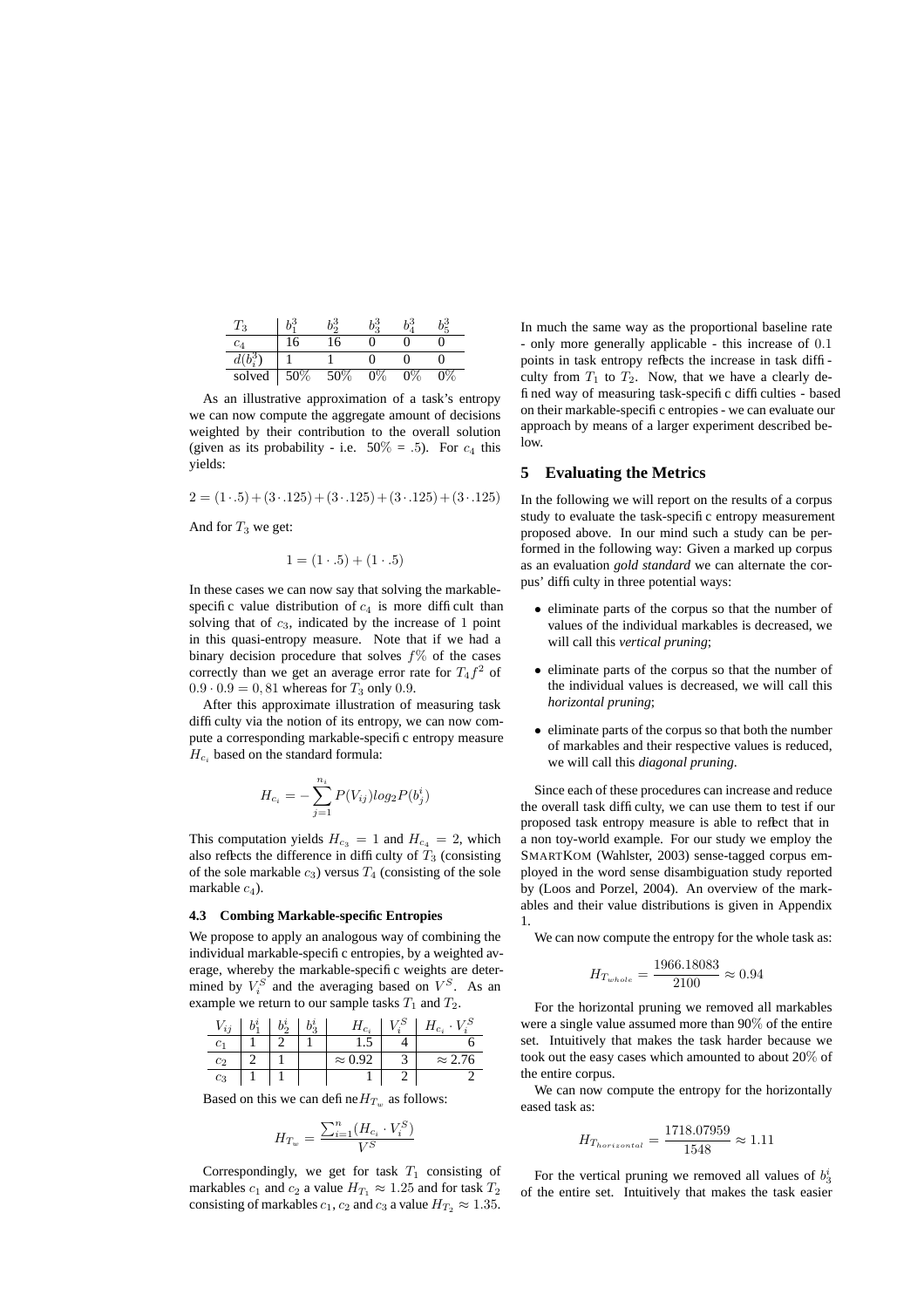because less decisions are necessary to solve those markables that had values in  $b_3^i$ .

$$
H_{T_{vertical}} = \frac{1894.89386}{2073} \approx 0.91
$$

For the diagonal pruning we again removed all values of  $b_3$  of the entire set making the task easier and removed horizontally all markable where the majority class was under 60%, i.e. the hardest cases.

$$
H_{T_{diagonal}} = \frac{1729.4254}{1936} \approx 0.89
$$

#### **6 Conclusion and Future Work**

We have discussed various measures for evaluating performance of individual components and systems and for estimating the corresponding task complexities. Additionally, we demonstrated the feasibility to employ an entropy-based metric for tasks that are heterogeneously structured in terms of their markable/attribute setup as well as attribute/value distribution. That means it can be applied to any corpora even if they feature disjunct attributes with different values of their set sizes. In a first study, on such a heterogeneous task, we have shown that the results of this generally applicable entropy-based metric line up correspondingly to increases and decreases in task difficulty.

In our minds this metric for measuring task difficulty can now be employed to approach the question of measuring scalability. Since it is now feasible to manipulate task sizes and difficulties in a controlled and measurable fashion, future experiments and studies can be performed that do almost exactly the opposite from current evaluations of systems and components. That is, instead of keeping the task - test corpus - identical and measuring the performance of different methods, we can now keep the method identical and measure its performance on tasks differing in their difficulty. Hereby, some open question still have to be solved, such as evaluating and determining suitable performance measures and formalizing the specific dimensions of scalability that can be measured using this approach, e.g. scalability in terms of performance on problems that are equally difficult but vary in size*versus* problems that vary in size and difficulty to name a few.

## **References**

- Jan Alexandersson and Tilman Becker. 2003. The Formal Foundations Underlying Overlay. In *Proceedings of the Fifth International Workshop on Computational Semantics (IWCS-5)*, Tilburg, The Netherlands, February.
- Nicole Beringer, Ute Kartal, Katerina Louka, Florian Schiel, and Uli Türk. 2002. PROMISE: A Procedure

for Multimodal Interactive System Evaluation. In *Proceedings of the Workshop 'Multimodal Resources and Multimodal Systems Evaluation*, Las Palmas, Spain.

- Jean Carletta. 1996. Assessing agreement on classification tasks: The kappa statistic. *Computational Linguistics*, 22(2):249–254.
- Ananlada Chotimongcol and Alexander Rudnicky. 2001. N-best speech hypotheses reordering using linear regression. In *Proceedings of Eurospeech*, pages 1829– 1832, Aalborg, Denmark.
- Ryuichiro Higashinaka, Noboru Miyazaki, Mikio Nakano, and Kiyoaki Aikawa. 2002. A method for evaluating incremental utterance understanding in spoken dialogue systems. In *Proceedings of the International Conference on Speech and Language Processing 2002*, pages 829–833, Denver, USA.
- Ryuichiro Higashinaka, Noboru Miyazaki, Mikio Nakano, and Kiyoaki Aikawa. 2003. Evaluating discourse understanding in spoken dialogue systems. In *Proceedings of Eurospeech*, pages 1941–1944, Geneva, Switzerland.
- Lynette Hirschman and Henry Thompson. 1997. Overview of evaluation in speech and natural language. In R Cole, editor, *Survey of the State of the Art in Human Language Technology*. Cambridge University Press, Cambridge.
- Markus Löckelt, Tilman Becker, Norbert Pfleger, and Jan Alexandersson. 2002. Making sense of partial. In *Proceedings of the sixth workshop on the semantics and pragmatics of dialogue (EDILOG 2002)*, pages 101–107, Edinburgh, UK, September.
- Berenike Loos and Robert Porzel. 2004. Resolution of lexical ambiguities in spoken dialogue systems. In *Proceedings of the 5th SIGdial Workshop on Discourse and Dialogue,* Boston, USA. Sumitted.
- Susann LuperFoy. 1992. The representation of multimodal user interface dialogues using discourse pegs. In *Proceedings of the 30th Annual Meeting of the Association for Computational Linguistics,* Newark, Del., 28 June – 2 July 1992, pages 22–31.
- Elaine Marsh and Dennis Perzanowski. 1999. MUC-7 evaluation of IE technology: Overview of results. In *Proceedings of the 7th Message Understanding Conference*. Morgan Kaufman Publishers.
- Norbert Pfleger, Jan Alexandersson, and Tilman Becker. 2002. Scoring functions for overlay and their application in discourse processing. In *KONVENS-02*, Saarbrücken, September – October.
- Robert Porzel, Iryna Gurevych, and Rainer Malaka. 2004. In context: Integrating domain- and situationspecific knowledge. In W. Wahlster, editor,*SmartKom*